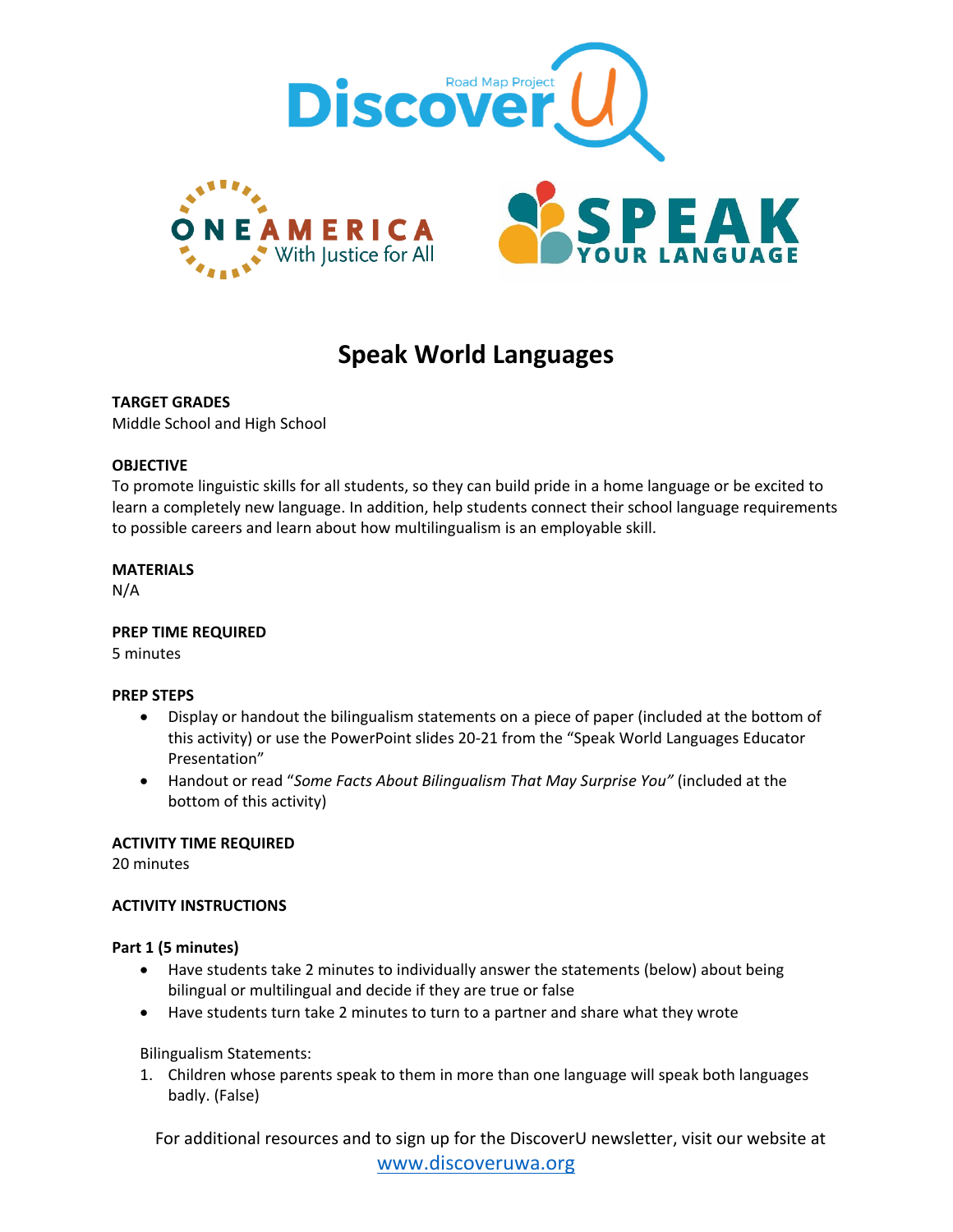- 2. Bilingual children do better at school. (True)
- 3. Bilinguals are less likely to develop Alzheimer's disease. (True)
- 4. It is impossible to become fluent in another language once you are an adult. (False)
- 5. With each language you learn, the process gets easier. (True)

# **Part 2 (15 minutes)**

- Have students take 5 minutes to individually read "Some Facts About Bilingualism that May Surprise You" (included at the bottom of this activity) and have them check their answers.
- Have students take 10 minutes to turn to their partner to discuss the following questions:
	- o Did anything in the text surprise you?
	- o What are your reasons for learning a second (or third or fourth) language?
- Feel free to discuss as an entire class!

# **Part 3 (optional)**

• Have students research potential careers that strongly desire or require being bilingual or multilingual and have them brainstorm how their school language requirements can help them achieve those careers!

# **Part 4 (optional)**

- Share information about the World Language Credit Program and State Seal of Biliteracy with your students (PowerPoint slides 14-15 from the "Speak World Languages Educator Presentation."
- You can also show the video *World Language Credit Program Honors Bilingual Immigrant Students*: [https://www.youtube.com/watch?v=tgCMhiM1N-o&t=1s.](https://www.youtube.com/watch?v=tgCMhiM1N-o&t=1s) The video can be found in 14 languages here: [https://speakyourlanguage.org/news/videos/.](https://speakyourlanguage.org/news/videos/)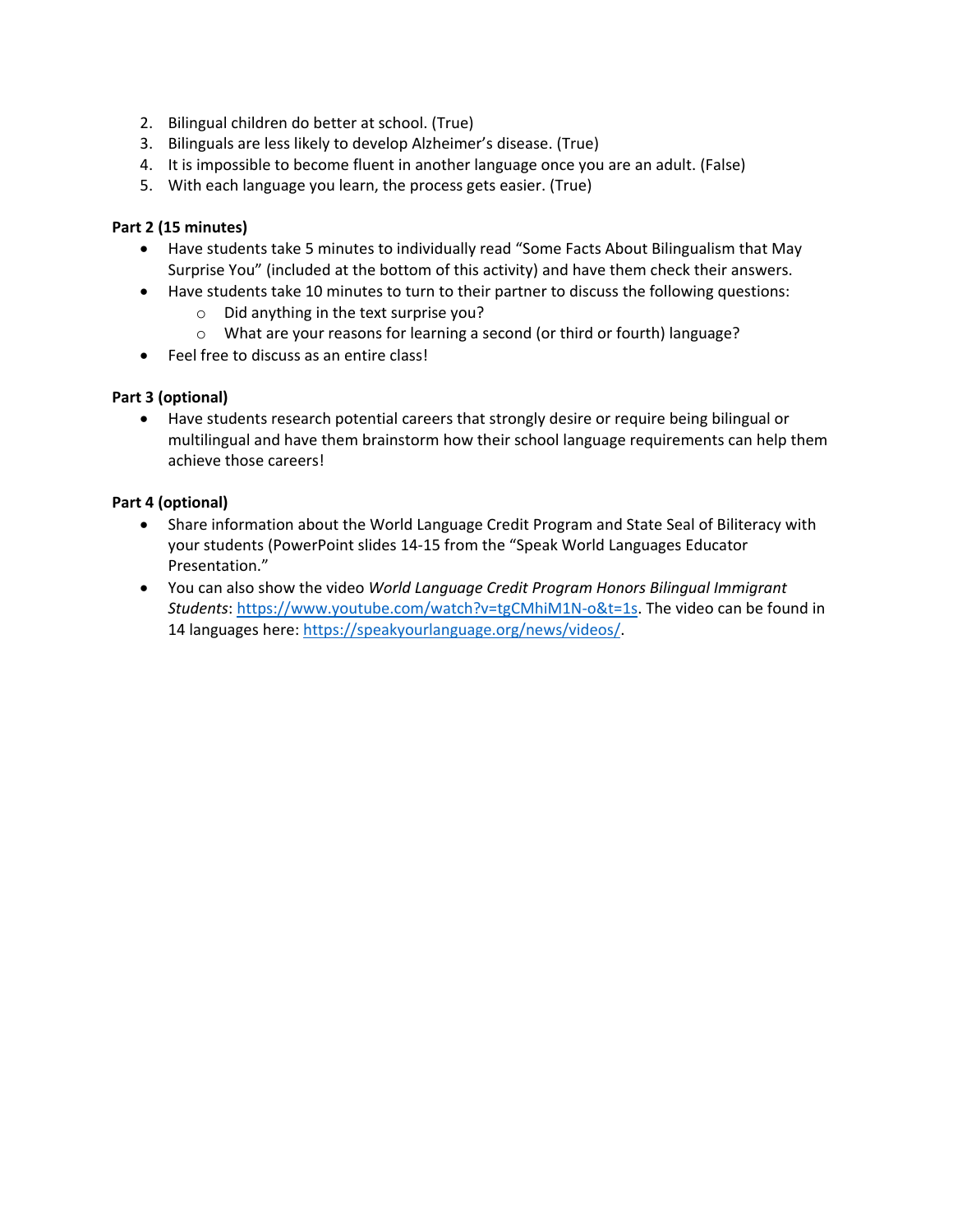

# **Bilingualism Statements**

# **TRUE OR FALSE?**

- 1. Children whose parents speak to them in more than one language will speak both languages badly.
- 2. Bilingual children do better at school.
- 3. Bilinguals are less likely to develop Alzheimer's disease.
- 4. It is impossible to become fluent in another language once you are an adult.
- 5. With each language you learn, the process gets easier.